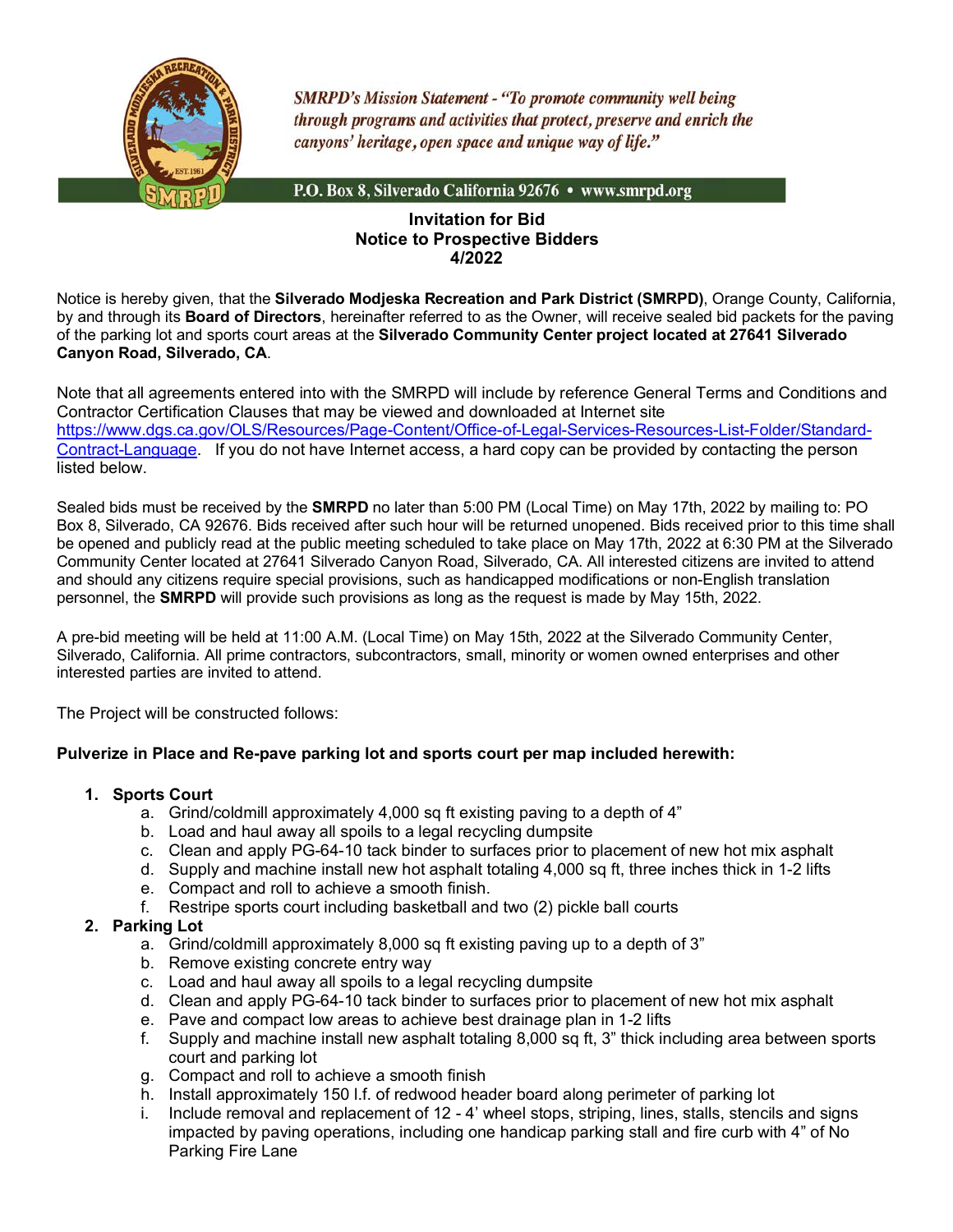j. Re-install/replace rolling gate bottom wheel guide on fence gate between parking lot and sports court

All work to be completed in one (1) move-in.

The work to be performed and the bid to be submitted shall include sufficient and proper sums for all general construction, labor, materials, permits, licenses, insurance, and so forth incidental to and required for the construction of the facilities.

Each bid must be enclosed in a sealed envelope bearing the title of the Project and the name and address of Bidder. All bids must be submitted on the bid forms as identified in the Contract Documents and Specifications.

Each bid shall be accompanied by a certified check or acceptable bidder's bond made payable to the Owner, in a sum of not less than five percent (5%) of the total amount of the highest aggregate bid, which check or bond will be held by the Owner as evidence that the bidder will, if awarded the contract, enter into the same with the Owner upon notification from him to do so within ten (10) days of said notification.

Approved performance and payment bonds guaranteeing faithful and proper performance of the work and materials, to be executed by an acceptable surety company, will be required of the Contractor at the time of contract execution. The bonds will be in the amount of 100% of the Contract Price and must be in full force and effect throughout the term of the Construction Contract plus a period of twelve (12) months from the date of substantial completion.

The Owner reserves the right to reject any bid, or all bids, or to accept any bid or bids, or to make such combination of bids as may seem desirable, and to waive any and all informalities in bidding. Any bid may be withdrawn prior to the above scheduled time for the opening of bids or authorized postponement thereof. Any bid received after the time and date specified shall not be considered. No bid may be withdrawn after the scheduled closing time for receipt of bids for at least ninety (90) days.

A conditional or qualified Bid will not be accepted.

Award will be made to the lowest, responsive, responsible bidder. The low, responsive, responsible bidder must not be debarred, suspended, or otherwise be excluded from or ineligible for participation in federally assisted programs under Executive Order 12549.

All applicable laws, ordinances, and the rules and regulations of all authorities having jurisdiction over construction of the project shall apply to the project throughout.

Bids shall be properly and completely executed on bid forms included in the Specifications. A copy of the proposed Financial Statement to be submitted with the bid is included in the bid documents section to these specifications. The Owner may make such investigations as deemed necessary to determine the ability of the Bidder to perform the work and the Bidder shall furnish to the Owner all such information and data for this purpose as the Owner may request. The Owner reserves the right to reject any bid if the evidence submitted by, or investigation of, such Bidder fails to satisfy the Owner that such Bidder is properly qualified to carry out the obligations of the Agreement and to complete the work contemplated therein.

Each Bidder is responsible for inspecting the Project site(s) and for reading and being thoroughly familiar with the Contract Documents and Specifications. The failure or omission of any Bidder to do any of the foregoing shall in no way relieve any Bidder from any obligation with respect to its Bid.

Wage rates on the project shall not be less than the federal wage scale published by the U.S. Department of Labor. Prevailing wages are applicable to the Project. These per diem rates, including holiday and overtime work, as well as employer payments for health and welfare, pension, vacation, and similar purposes. Pursuant to California Labor Code Sections 1720 et seq., it shall be mandatory upon the Contractor to whom the Contract is awarded, and upon any subcontractor under such Contractor, to pay not less than the said specified rates to all workers employed by them in the execution of the Contract.

Bidders on this work shall be required to comply with the provisions of the President's Executive Order No. 11246, as amended. The Bidders shall also comply with the requirements of 41 CFR Part 60 - 4 entitled Construction Contractors -